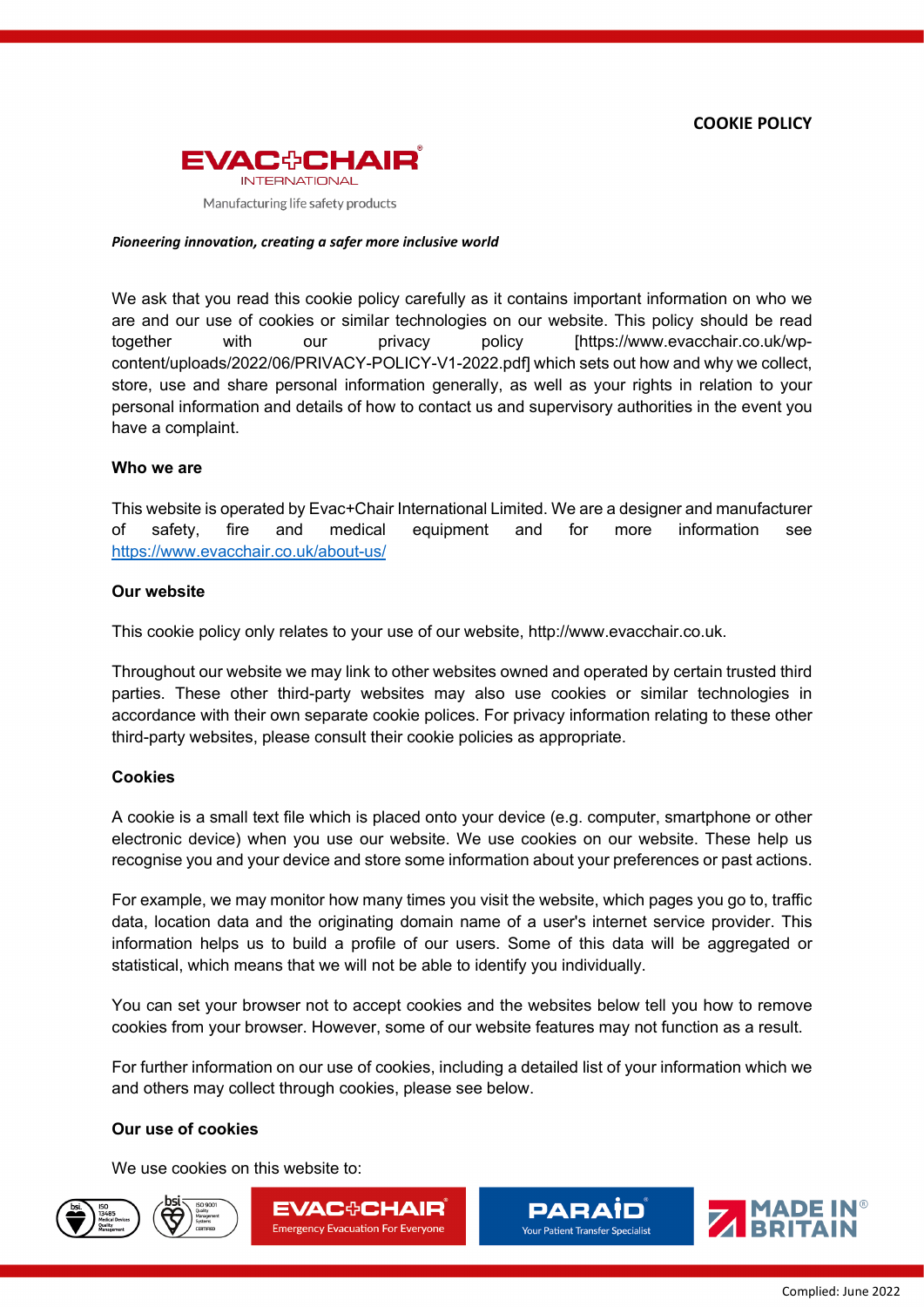- recognise you whenever you visit this website (this speeds up your access to the website as you do not have to log in each time); and
- carry out research and statistical analysis to help improve our content, products and services and to help us better understand our users' requirements.

For further information on cookies generally visit www.aboutcookies.org or www.allaboutcookies.org.

## **Types of cookies**

The cookies we place on your device fall into the following categories:

- **Session cookies**—these allow our website to link your actions during a particular browser session. These expire each time you close your browser and do not remain on your device afterwards
- **Persistent cookies**—these are stored on your device in between browser sessions. These allow your preferences or actions across our website to be remembered. These will remain on your device until they expire, or you delete them from your cache
- **Performance cookies**—these cookies collect information about how you use our website, e.g. which pages you go to most often. These cookies do not collect personally identifiable information about you. All information collected by these cookies is aggregated and anonymous, and is only used to improve how our website works

### **The cookies we use**

The table below provides more information about the cookies we use and why:

| <b>The</b><br>cookies<br>we use | What they do                                                                                                                                                                                                                                                                                                                                                                         |
|---------------------------------|--------------------------------------------------------------------------------------------------------------------------------------------------------------------------------------------------------------------------------------------------------------------------------------------------------------------------------------------------------------------------------------|
| Google<br>Analytics             | This is a web analytics service provided by Google Inc which uses cookies to<br>show us how visitors found and explored our site, and how we can enhance their<br>experience. It provides us with information about the behaviour of our visitors<br>(e.g. how long they stayed on the site, the average number of pages viewed)<br>and also tells us how many visitors we have had. |

# **Consent to use cookies**

We will ask for your permission (consent) to place cookies or other similar technologies on your device, except where these are essential for us to provide you with a service that you have requested.

There is a notice on our home page which describes how we use cookies and requests your consent to place cookies on your device.